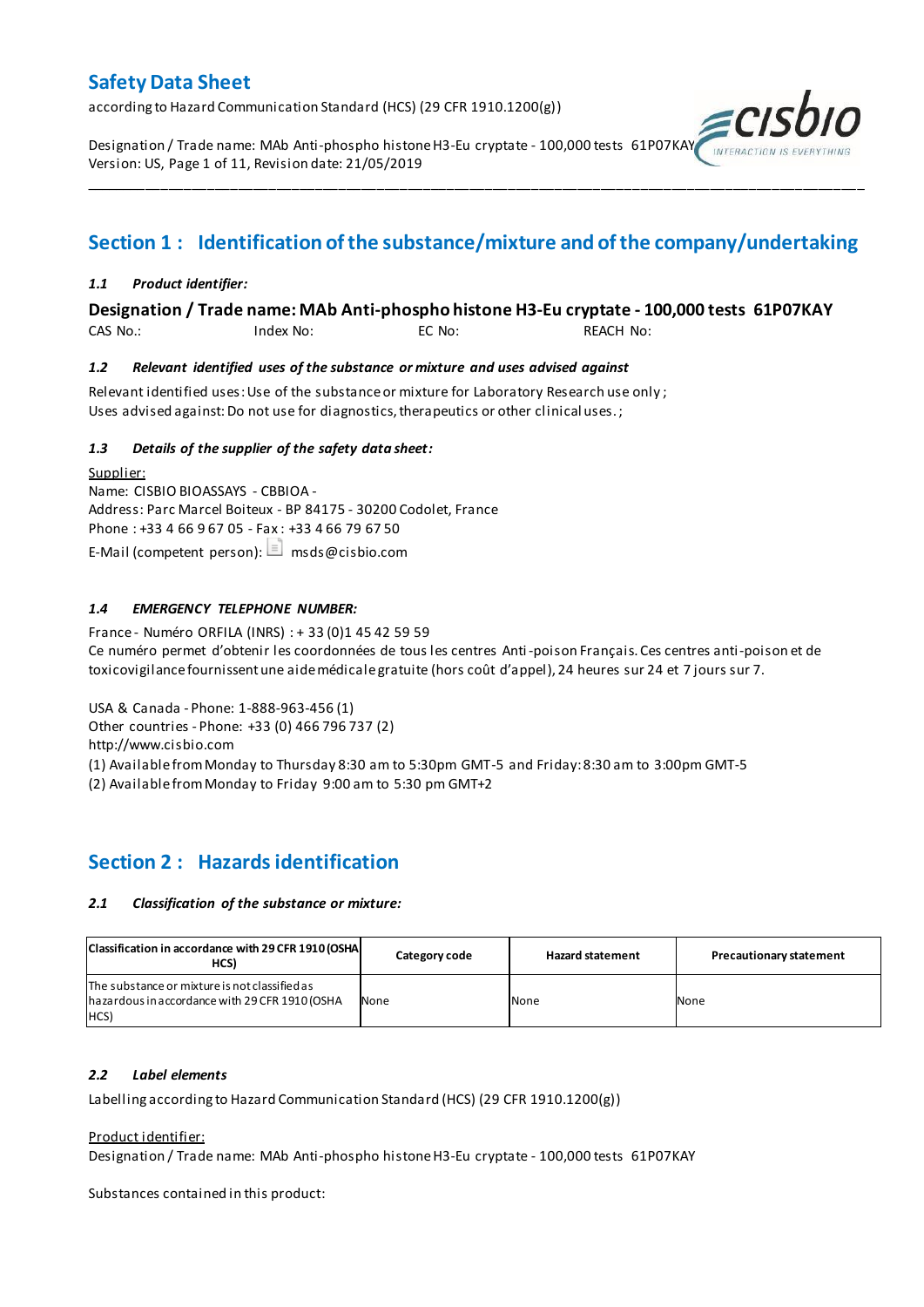according to Hazard Communication Standard (HCS) (29 CFR 1910.1200(g))

Designation / Trade name: MAb Anti-phospho histone H3-Eu cryptate - 100,000 tests 61P07KAY Version: US, Page 2 of 11, Revision date: 21/05/2019



Hazard pictograms

Signal word:

Hazard and precautionary statements:

### *2.3 Other hazards*

The mixture does not contain substances classified as 'Substances of Very High Concern' (SVHC) >= 0.1% published by the European CHemicals Agency (ECHA) under article 57 of REACH. The mixture satisfies neither the PBT nor the vPvB criteria for mixtures in accordance with annexe XIII of the REACH regulations EC 1907/2006. ;

\_\_\_\_\_\_\_\_\_\_\_\_\_\_\_\_\_\_\_\_\_\_\_\_\_\_\_\_\_\_\_\_\_\_\_\_\_\_\_\_\_\_\_\_\_\_\_\_\_\_\_\_\_\_\_\_\_\_\_\_\_\_\_\_\_\_\_\_\_\_\_\_\_\_\_\_\_\_\_\_\_\_\_\_\_\_\_\_\_\_\_\_\_\_\_\_\_\_\_\_\_

Adverse human health effects: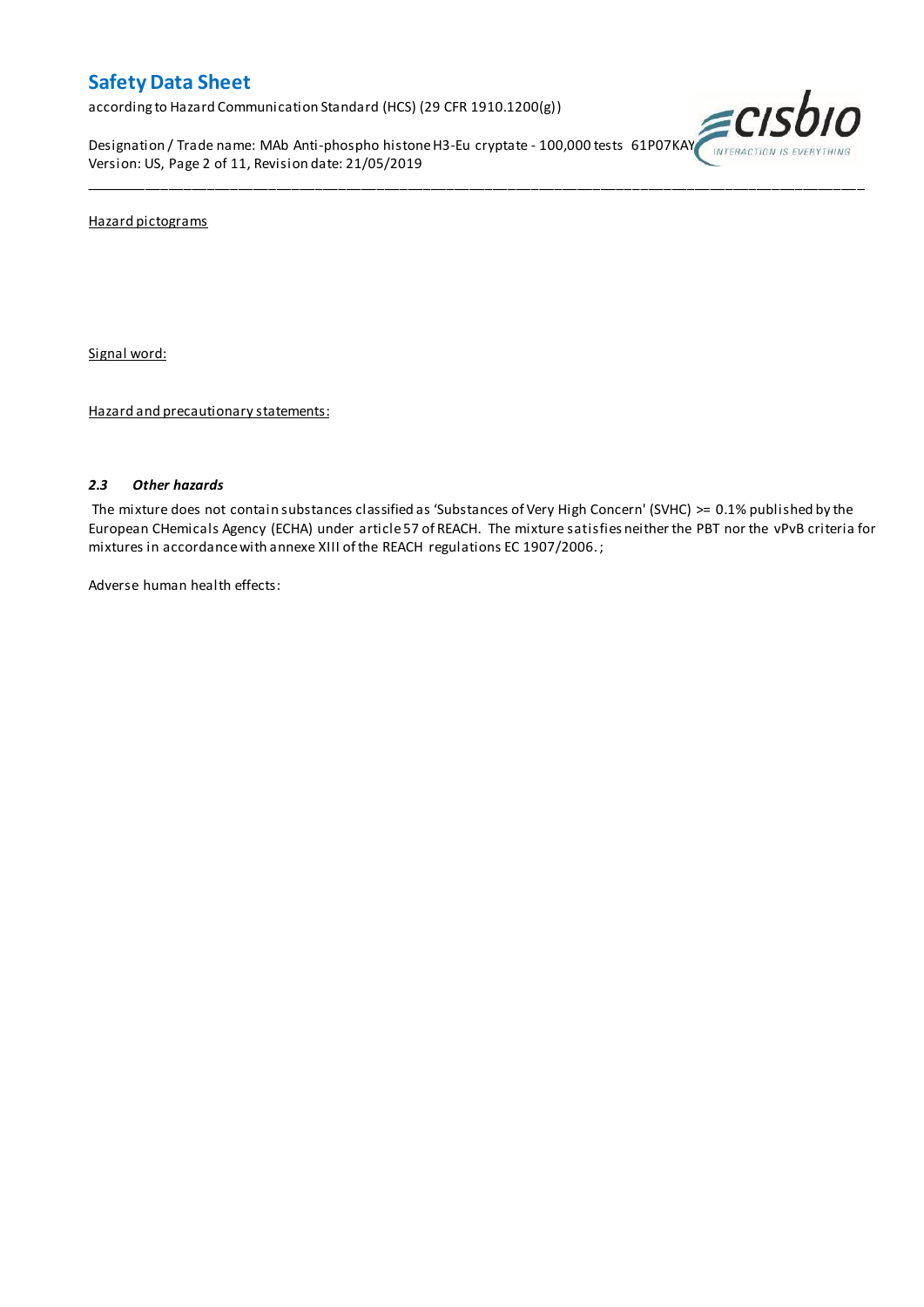according to Hazard Communication Standard (HCS) (29 CFR 1910.1200(g))

Designation / Trade name: MAb Anti-phospho histone H3-Eu cryptate - 100,000 tests 61P07KAY Version: US, Page 3 of 11, Revision date: 21/05/2019



# \_\_\_\_\_\_\_\_\_\_\_\_\_\_\_\_\_\_\_\_\_\_\_\_\_\_\_\_\_\_\_\_\_\_\_\_\_\_\_\_\_\_\_\_\_\_\_\_\_\_\_\_\_\_\_\_\_\_\_\_\_\_\_\_\_\_\_\_\_\_\_\_\_\_\_\_\_\_\_\_\_\_\_\_\_\_\_\_\_\_\_\_\_\_\_\_\_\_\_\_\_ **Section 3 : Composition/information on ingredients**

### *3.2 Mixtures*

Hazardous ingredients:

| Substance name                                                                           | $CASn^{\circ}$ | Index $n^{\circ}$ | EC n <sup>o</sup> | Classification in accordance with 29 CFR Concentration<br><b>1910 (OSHA HCS)</b> | (%)     | <b>SCL</b> | M-factor |
|------------------------------------------------------------------------------------------|----------------|-------------------|-------------------|----------------------------------------------------------------------------------|---------|------------|----------|
| $4-(2-$<br>$[hydroxyethyl]$ piperazin $\bigg  7365-45-9$<br>1-ylethanesulphonic<br>lacid |                |                   | 230-907-9         |                                                                                  | $< 3\%$ |            |          |

Additional information:

Full text of H- and EUH-phrases: see SECTION 16.

# **Section 4 : First aid measures**

# *4.1 Description of first aid measures*

**General information**: Do not leave affected person unattended. ;

**Following inhalation**: In case of respiratory tract irritation, consult a physician.;

**Following skin contact**:After contact with skin, wash immediately with water ;

**Following eye contact**: After contact with the eyes, rinse with water with the eyelids open for a sufficient length of time,

then consult an ophthalmologist immediately. ;

**Following ingestion**: Do NOT induce vomiting. ;

**Self-protection of the first aider**:

#### *4.2 Most important symptoms and effects, both acute and delayed*

Symptoms: No known symptoms to date. ; Effects:

#### *4.3 Indication of any immediate medical attention and special treatment needed*

Notes for the doctor:

# **Section 5 : Firefighting measures**

# *5.1 Extinguishing media:*

Suitable extinguishing media: This product is not flammable. Use extinguishing agent suitable for type of surrounding fire ;

# *5.2 Special hazards arising from the substance or mixture*

Hazardous combustion products:/

# *5.3 Advice for fire-fighters*

Wear Protective clothing. ; Additional information: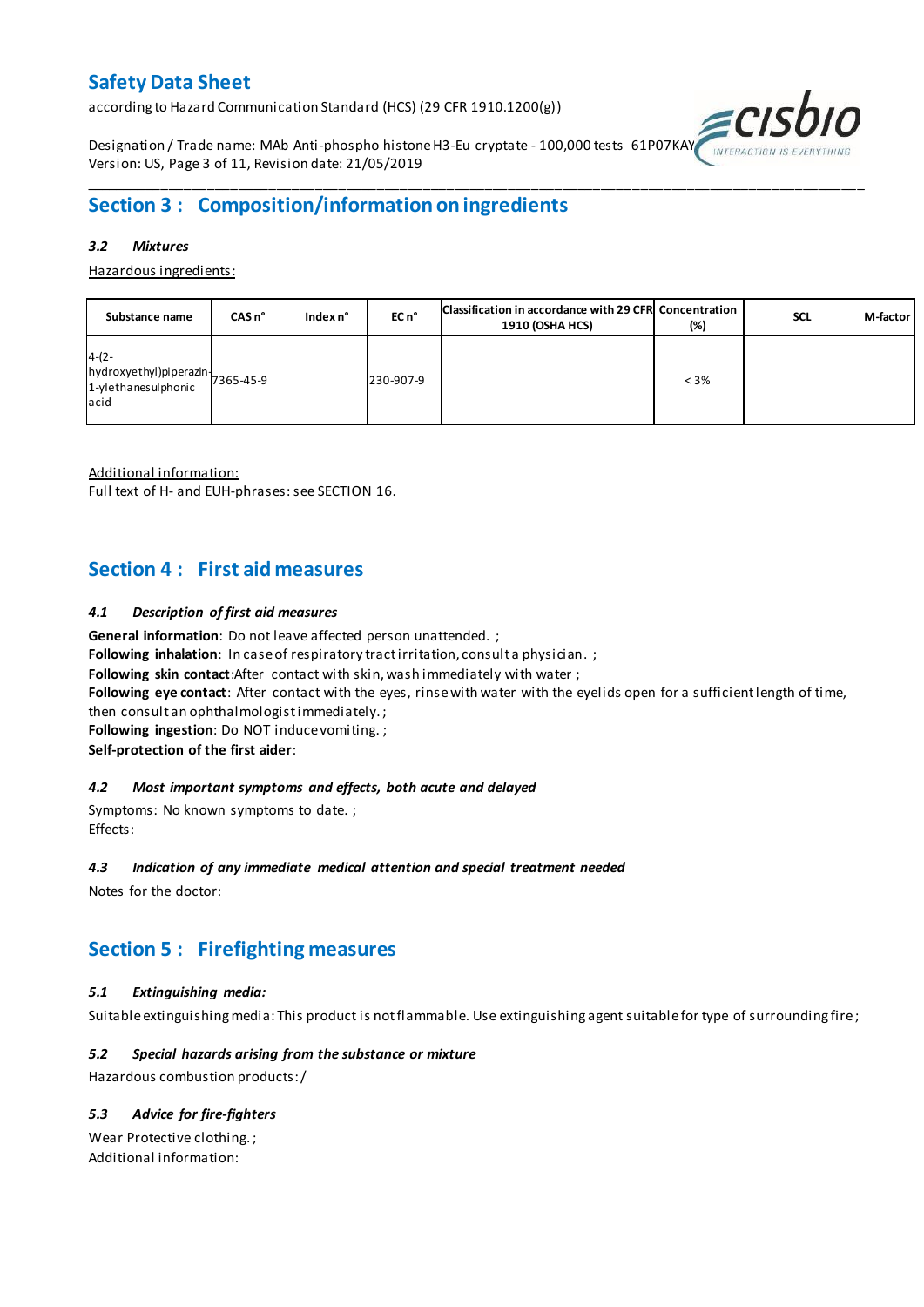according to Hazard Communication Standard (HCS) (29 CFR 1910.1200(g))

Designation / Trade name: MAb Anti-phospho histone H3-Eu cryptate - 100,000 tests 61P07KAY Version: US, Page 4 of 11, Revision date: 21/05/2019

\_\_\_\_\_\_\_\_\_\_\_\_\_\_\_\_\_\_\_\_\_\_\_\_\_\_\_\_\_\_\_\_\_\_\_\_\_\_\_\_\_\_\_\_\_\_\_\_\_\_\_\_\_\_\_\_\_\_\_\_\_\_\_\_\_\_\_\_\_\_\_\_\_\_\_\_\_\_\_\_\_\_\_\_\_\_\_\_\_\_\_\_\_\_\_\_\_\_\_\_\_



# **Section 6 : Accidental release measures**

#### *6.1 Personal precautions, protective equipment and emergency procedures*

Emergency procedures: Provide adequate ventilation. ;

### *6.2 Environmental precautions*

Do not allow to enter into surface water or drains. ;

#### *6.3 Methods and material for containment and cleaning up*

For cleaning up: Suitable material for taking up: Absorbing material, organic ; Other information:

#### *6.4 Reference to other sections*

Additional information:

# **Section 7 : Handling and storage**

# *7.1 Precautions for safe handling*

Protective measures: Advice on safe handling: Avoid contact with skin, eyes and clothes.; Fire preventions:

Do not eat, drink or smoke in areas where reagents are handled. ; Advice on general occupational hygiene: Handle in accordance with good industrial hygiene and safety practice;

# *7.2 Conditions for safe storage, including any incompatibilities*

Requirements for storage rooms and vessels: Keep container tightly closed.; Hints on storage assembly: Materials to avoid: Further information on storage conditions:

# *7.3 Specific end uses:*

Recommendations on specific end uses: Observe technical data sheet. ;

# **Section 8 : Exposure controls/personal protection**

#### *8.1 Control parameters*

Preliminary remark:

- 8.1.1 Occupational exposure limits:
	- OSHA (USA)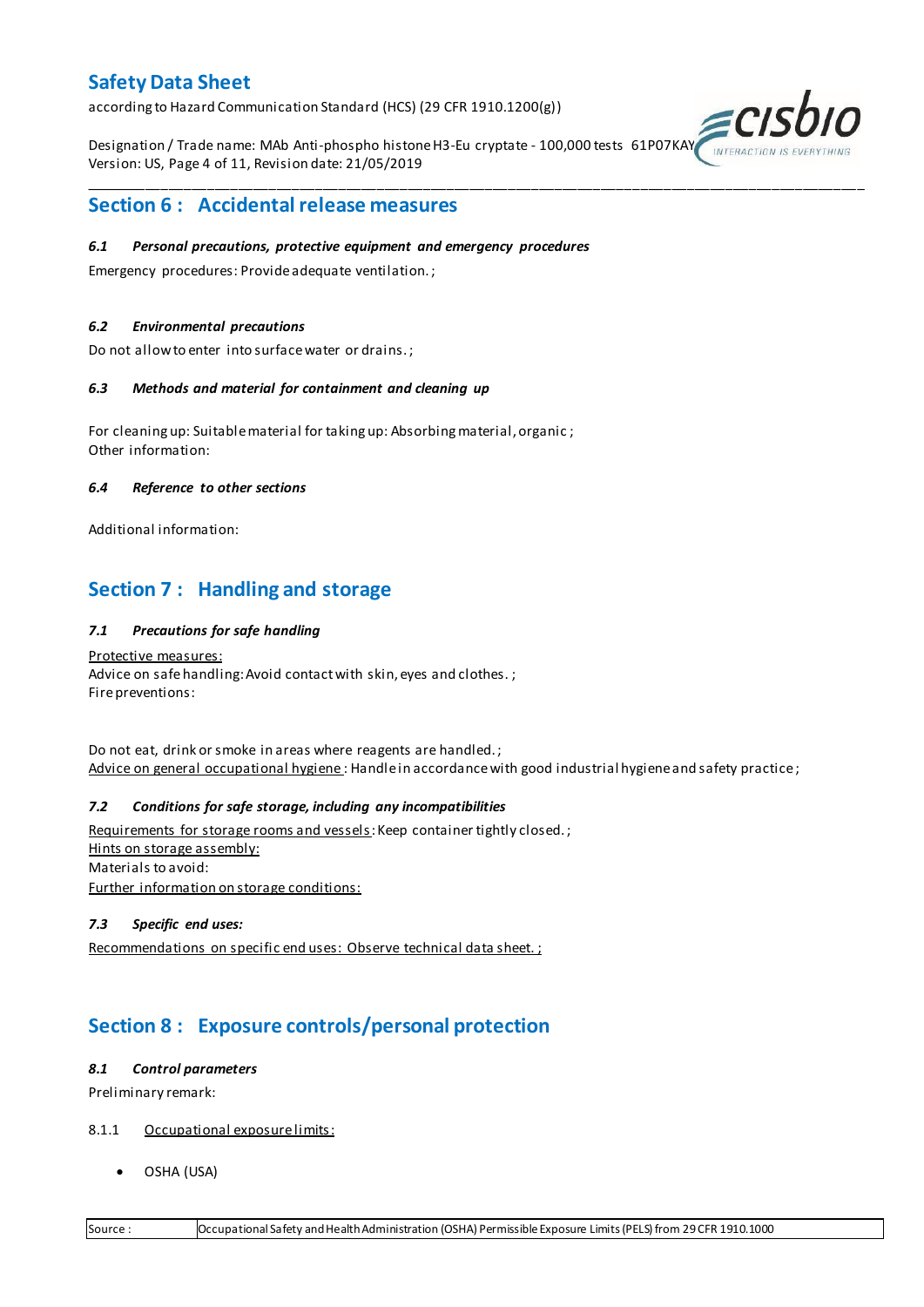according to Hazard Communication Standard (HCS) (29 CFR 1910.1200(g))



Designation / Trade name: MAb Anti-phospho histone H3-Eu cryptate - 100,000 tests 61P07KAY Version: US, Page 5 of 11, Revision date: 21/05/2019

| Substance                                  | EC-No. | <b>CAS-No</b> | <b>OSHA Permissible</b><br>8-hour TWA (ppm) | <b>OSHA Permissible</b><br>Exposure Limit (PEL)   Exposure Limit (PEL) 8-<br>hour TWA (mg/m3) | <b>OSHA Permissible</b><br><b>Exposure Limit (PEL)</b><br>STEL (ppm) | <b>OSHA Permissible</b><br><b>Exposure Limit (PEL)</b><br>STEL (mg/m3) |
|--------------------------------------------|--------|---------------|---------------------------------------------|-----------------------------------------------------------------------------------------------|----------------------------------------------------------------------|------------------------------------------------------------------------|
| r7365-45-9/230-907-230-907-9<br><b>l</b> q |        | 7365-45-9     |                                             |                                                                                               |                                                                      |                                                                        |

| Source :                           | TRGS 903, November 2015, BAuA |               |             |           |
|------------------------------------|-------------------------------|---------------|-------------|-----------|
| Substance                          | EC-No.                        | <b>CAS-No</b> | BGW (mg/m3) | BGW (ppm) |
| 7365-45-9 / 230-907 230-907-9<br>g |                               | 7365-45-9     |             |           |

# 8.1.2 DNEL/PNEC-values:

• DNEL worker

| Source:                 |        | <b>IGESTIS - substance database</b> |                                                 |                                                          |                                                           |                               |                                                                                                         |                                    |                                                                                            |
|-------------------------|--------|-------------------------------------|-------------------------------------------------|----------------------------------------------------------|-----------------------------------------------------------|-------------------------------|---------------------------------------------------------------------------------------------------------|------------------------------------|--------------------------------------------------------------------------------------------|
| Substance               | EC-No. | <b>CAS-No</b>                       | Acute - dermal,<br>local effects<br>(mg/kg/day) | $Long-term -$<br>dermal, local<br>effects<br>(mg/kg/day) | Long-term –<br>dermal.<br>systemic effects<br>(mg/kg/day) | Acute –<br>linhalation. local | $Acute -$<br>inhalation.<br><sup>~~~</sup> leffects (mg/m3) <sup>systemic effects</sup> la#~<br>(mg/m3) | $Long-term -$<br>inhalation. local | $Long-term -$<br>inhalation.<br>~~ leffects (mg/m3) <sup>systemic effects</sup><br>(mg/m3) |
| 7365-45-9/<br>230-907-9 |        | 230-907-97365-45-9                  |                                                 |                                                          |                                                           |                               | 23.5-23.5                                                                                               |                                    |                                                                                            |

#### DNEL consumer

| Source:                 |        | GESTIS - substance database |                                                 |                                                          |                                                             |                               |                                                                                  |                                    |                                         |
|-------------------------|--------|-----------------------------|-------------------------------------------------|----------------------------------------------------------|-------------------------------------------------------------|-------------------------------|----------------------------------------------------------------------------------|------------------------------------|-----------------------------------------|
| Substance               | EC-No. | <b>CAS-No</b>               | Acute - dermal.<br>local effects<br>(mg/kg/day) | $Long-term -$<br>dermal, local<br>effects<br>(mg/kg/day) | $Long-term -$<br>dermal,<br>systemic effects<br>(mg/kg/day) | Acute –<br>linhalation. local | $Acute -$<br>inhalation.<br>systemic effects (mg/m3) systemic effects<br>(mg/m3) | $Long-term -$<br>inhalation. local | $Long-term -$<br>inhalation.<br>(mg/m3) |
| 7365-45-9/<br>230-907-9 |        | 230-907-97365-45-9          |                                                 |                                                          |                                                             |                               |                                                                                  |                                    |                                         |

#### • PNEC

| Source:         | <b>INERIS</b>                  |               |        |                                                                                                          |  |  |              |  |                      |  |            |  |                      |  |  |  |  |
|-----------------|--------------------------------|---------------|--------|----------------------------------------------------------------------------------------------------------|--|--|--------------|--|----------------------|--|------------|--|----------------------|--|--|--|--|
|                 |                                |               |        | PNEC AQUATIC                                                                                             |  |  |              |  |                      |  |            |  | <b>PNEC Sediment</b> |  |  |  |  |
|                 | Substance<br>EC-No.            | <b>CAS-No</b> |        | freshwater                                                                                               |  |  | marine water |  | intermittent release |  | freshwater |  | marine water         |  |  |  |  |
|                 |                                |               | (mg/L) | mg/kg)  (ppm)  (mg/L)  (mg/kg)  (ppm)  (mg/L)  (mg/kg)  (ppm)  (mg/L) (mg/kg) (ppm) (mg/L) (mg/kg) (ppm) |  |  |              |  |                      |  |            |  |                      |  |  |  |  |
| 7365-45-9<br>19 | / 230-907- 230-907-9 7365-45-9 |               |        |                                                                                                          |  |  |              |  |                      |  |            |  |                      |  |  |  |  |

| Source:   | <b>INERIS</b> |        |           |                                |          |                             |
|-----------|---------------|--------|-----------|--------------------------------|----------|-----------------------------|
|           |               |        |           | <b>Others</b>                  |          |                             |
| Substance | EC-No.        | CAS-No | PNEC soil | PNEC sewage treatment<br>plant | PNEC air | PNEC secondary<br>poisoning |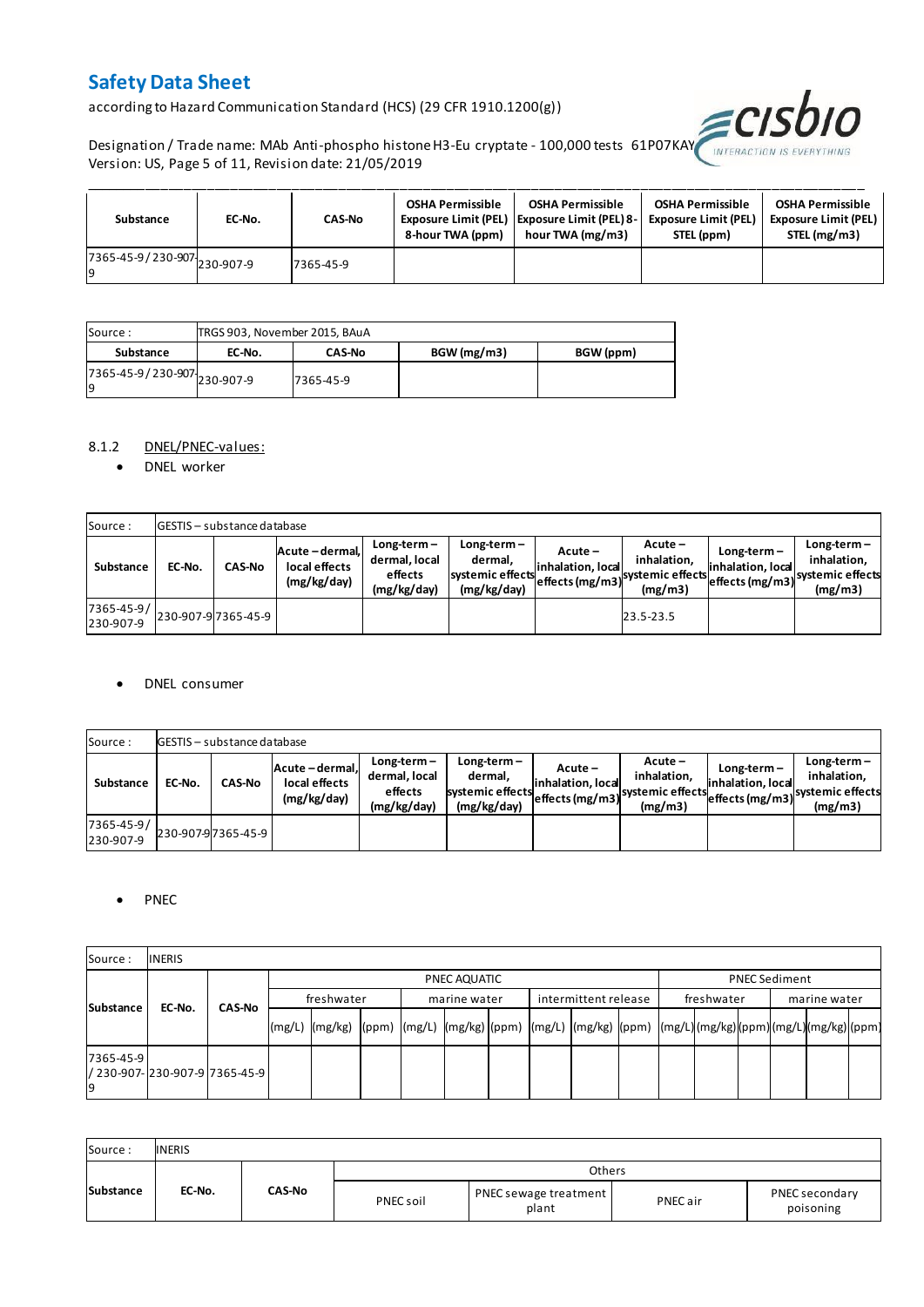according to Hazard Communication Standard (HCS) (29 CFR 1910.1200(g))

Designation / Trade name: MAb Anti-phospho histone H3-Eu cryptate - 100,000 tests 61P07KAY Version: US, Page 6 of 11, Revision date: 21/05/2019



|                                                                                       |           |  |  | (mg/L)  (mg/kg)  (ppm)  (mg/L)  (mg/kg)  (ppm)  (mg/L)  (mg/kg)  (ppm)  (mg/L)  (mg/kg)  (ppm) |  |  |  |  |
|---------------------------------------------------------------------------------------|-----------|--|--|------------------------------------------------------------------------------------------------|--|--|--|--|
| $\begin{array}{ c c c c }\n 7365-45-9 & & 230-907-9 \\ 230-907-9 & & & \n\end{array}$ | 7365-45-9 |  |  |                                                                                                |  |  |  |  |

#### *8.2 Exposure controls*

8.2.1 Appropriate engineering controls:

Technical measures and appropriate working operations should be given priority over the use of personal protective equipment. See section 7

8.2.2 Personal protective equipment:

Eye / Face protection: Safety glasses with side-shields ;

Skin protection:Gloves ;

Respiratory protection:Ensure adequate ventilation ;

Thermal hazards:

8.2.3 Environmental exposure controls:

Consumer exposure control

Measures related to consumer uses of the substance (as such or in mixtures):

Measures related to the service life of the substance in articles:

# **Section 9 : Physical and chemical properties**

### *9.1 Information on basic physical and chemical properties*

**Appearance** 

| Physical state        | Liguid      |
|-----------------------|-------------|
| Colour                | Colorless : |
| Odour                 |             |
| Odour threshold (ppm) |             |

|                                                             |  |                                           | Value | Concentration<br>(mol/L) | Method | Temperature (°C) | Pressure (kPa) | Remark |
|-------------------------------------------------------------|--|-------------------------------------------|-------|--------------------------|--------|------------------|----------------|--------|
| pН                                                          |  |                                           |       |                          |        |                  |                |        |
| Melting point (°C)                                          |  |                                           |       |                          |        |                  |                |        |
| Freezing point (°C)                                         |  |                                           |       |                          |        |                  |                |        |
| Initial boiling point/boiling range (°C)                    |  |                                           |       |                          |        |                  |                |        |
| Flash point (°C)                                            |  |                                           |       |                          |        |                  |                |        |
| Evaporation rate (kg/m <sup>2</sup> /h)                     |  |                                           |       |                          |        |                  |                |        |
| Flammability (type : ) (%)                                  |  |                                           |       |                          |        |                  |                |        |
| Upper/lower<br>flammability or explosive<br>limits          |  | Upper explosive limit<br>(%)              |       |                          |        |                  |                |        |
|                                                             |  | Lower explosive limit (%)                 |       |                          |        |                  |                |        |
| Vapour pressure (kPa)                                       |  |                                           |       |                          |        |                  |                |        |
| Vapour density (g/cm <sup>3</sup> )                         |  |                                           |       |                          |        |                  |                |        |
|                                                             |  | Density (g/cm <sup>3</sup> )              |       |                          |        |                  |                |        |
| Densities                                                   |  | Relative density (g/cm <sup>3</sup> )     |       |                          |        |                  |                |        |
|                                                             |  | Bulk density (g/cm <sup>3</sup> )         |       |                          |        |                  |                |        |
|                                                             |  | Critical density (g/cm <sup>3</sup> )     |       |                          |        |                  |                |        |
| Solubility (Type: ) (g/L)                                   |  |                                           |       |                          |        |                  |                |        |
| Partition coefficient (log Pow)<br>n-octanol/water at pH :  |  |                                           |       |                          |        |                  |                |        |
| Auto-ignition temperature (°C)                              |  |                                           |       |                          |        |                  |                |        |
| Decomposition temperature (°C)<br>Decomposition energy : kJ |  |                                           |       |                          |        |                  |                |        |
| Viscosity                                                   |  | Viscosity, dynamic (poiseuille)           |       |                          |        |                  |                |        |
|                                                             |  | Viscosity, cinematic (cm <sup>3</sup> /s) |       |                          |        |                  |                |        |
|                                                             |  | <b>Explosive properties</b>               |       |                          |        |                  |                |        |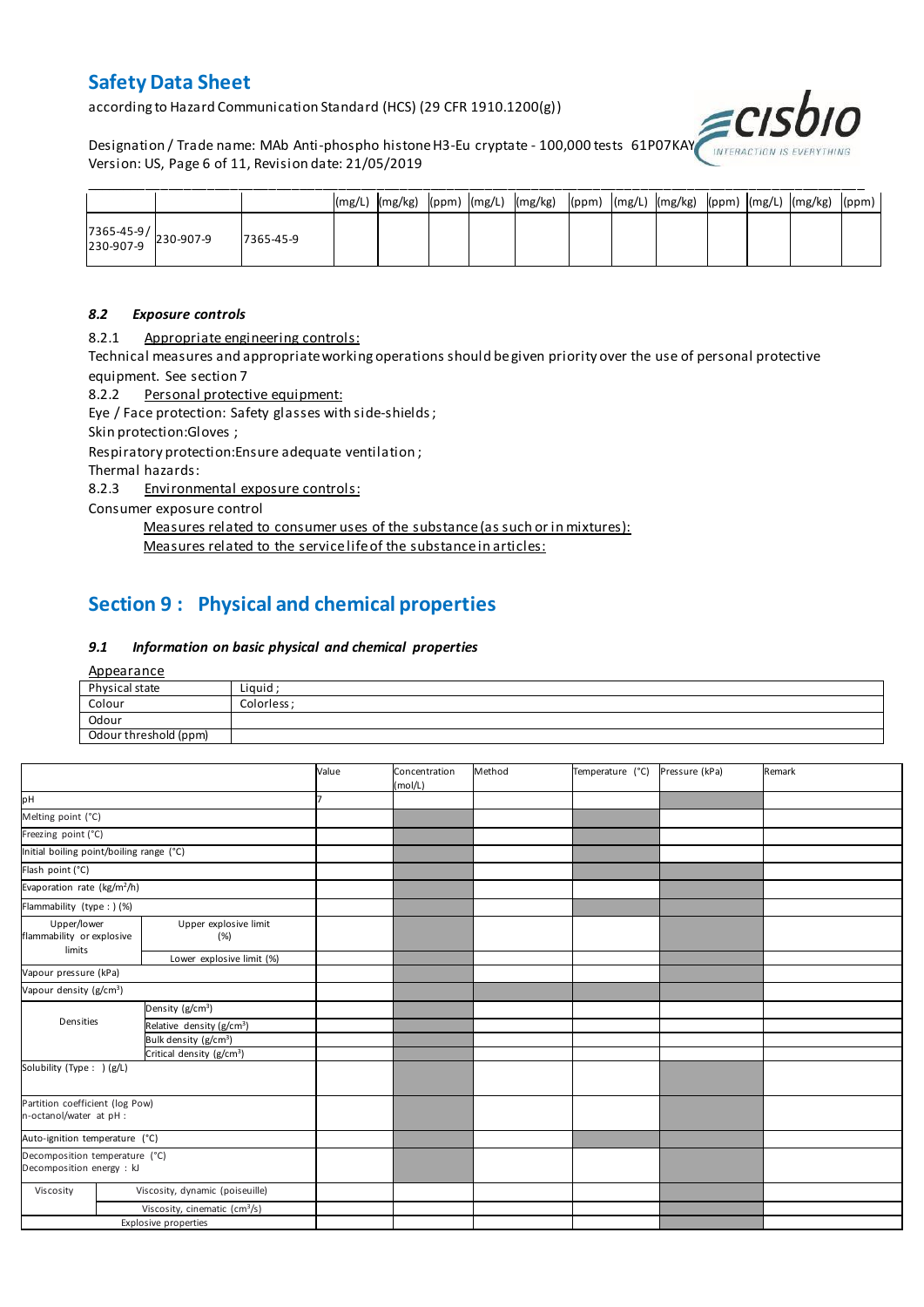according to Hazard Communication Standard (HCS) (29 CFR 1910.1200(g))

Designation / Trade name: MAb Anti-phospho histone H3-Eu cryptate - 100,000 tests 61P07KAY Version: US, Page 7 of 11, Revision date: 21/05/2019

\_\_\_\_\_\_\_\_\_\_\_\_\_\_\_\_\_\_\_\_\_\_\_\_\_\_\_\_\_\_\_\_\_\_\_\_\_\_\_\_\_\_\_\_\_\_\_\_\_\_\_\_\_\_\_\_\_\_\_\_\_\_\_\_\_\_\_\_\_\_\_\_\_\_\_\_\_\_\_\_\_\_\_\_\_\_\_\_\_\_\_\_\_\_\_\_\_\_\_\_\_



# *9.2 Other information:*

Oxidising properties

No other relevant data available

# **Section 10 : Stability and reactivity**

#### *10.1 Reactivity*

This material is considered to be non-reactive under normal use conditions. ;

#### *10.2 Chemical stability*

- *10.3 Possibility of hazardous reactions*
- *10.4 Conditions to avoid:*

*10.5 Incompatible materials:*

#### *10.6 Hazardous decomposition products:*

Does not decompose when used for intended uses. ;

# **Section 11 : Toxicological information**

Toxicokinetics, metabolism and distribution

#### *11.1 Information on toxicological effects*

#### **Substances**

**Acute toxicity**

Animal data: Acute oral toxicity:

Acute dermal toxicity:

Acute inhalative toxicity:

Practical experience / human evidence: Assessment / Classification: General Remark:

**Skin corrosion/irritation**

Animal data: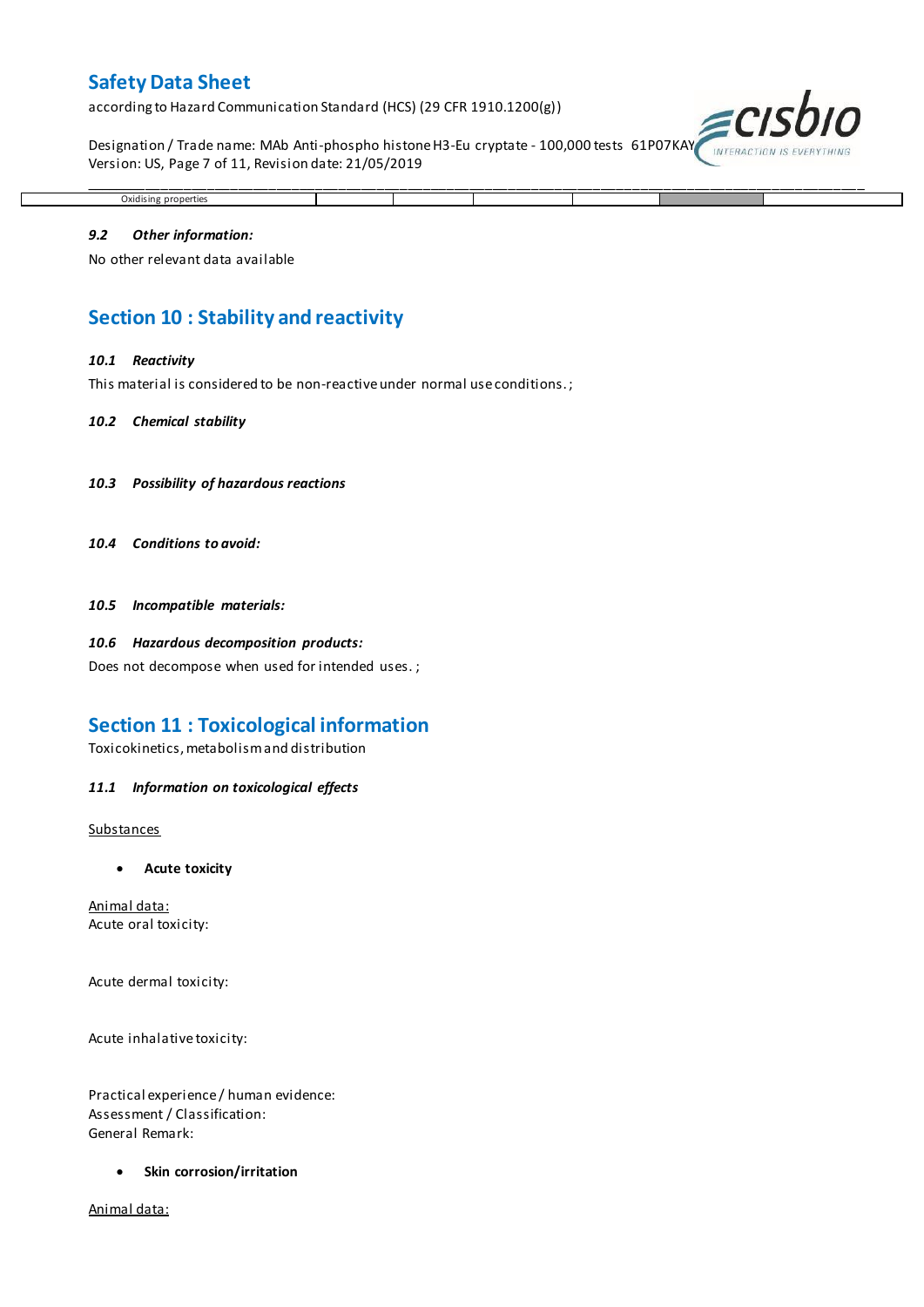according to Hazard Communication Standard (HCS) (29 CFR 1910.1200(g))

Designation / Trade name: MAb Anti-phospho histone H3-Eu cryptate - 100,000 tests 61P07KAY Version: US, Page 8 of 11, Revision date: 21/05/2019

\_\_\_\_\_\_\_\_\_\_\_\_\_\_\_\_\_\_\_\_\_\_\_\_\_\_\_\_\_\_\_\_\_\_\_\_\_\_\_\_\_\_\_\_\_\_\_\_\_\_\_\_\_\_\_\_\_\_\_\_\_\_\_\_\_\_\_\_\_\_\_\_\_\_\_\_\_\_\_\_\_\_\_\_\_\_\_\_\_\_\_\_\_\_\_\_\_\_\_\_\_



In-vitro skin test method: In-vitro skin test result:

Assessment / Classification:

**Eye damage/irritation**

Animal data:

In vitro eye test method: In vitro eye test result: Assessment / Classification:

C**MR effects (carcinogenity, mutagenicity and toxicity for reproduction)**

o Germ cell mutagenicity:

Animal data:

Assessment / Classification:

o Carcinogenicity

Practical experience / human evidence: Animal data:

Other information: Assessment / Classification:

o Reproductive toxicity

Practical experience / human evidence: Animal data:

Other information: Assessment / Classification:

Overall assessment on CMR properties:

- **Specific target organ toxicity (single exposure)**
	- o STOT SE 1 and 2

Animal data:

Other information:

o STOT SE 3

Practical experience / human evidence:

Other information: Assessment / Classification:

**Specific target organ toxicity (repeated exposure)**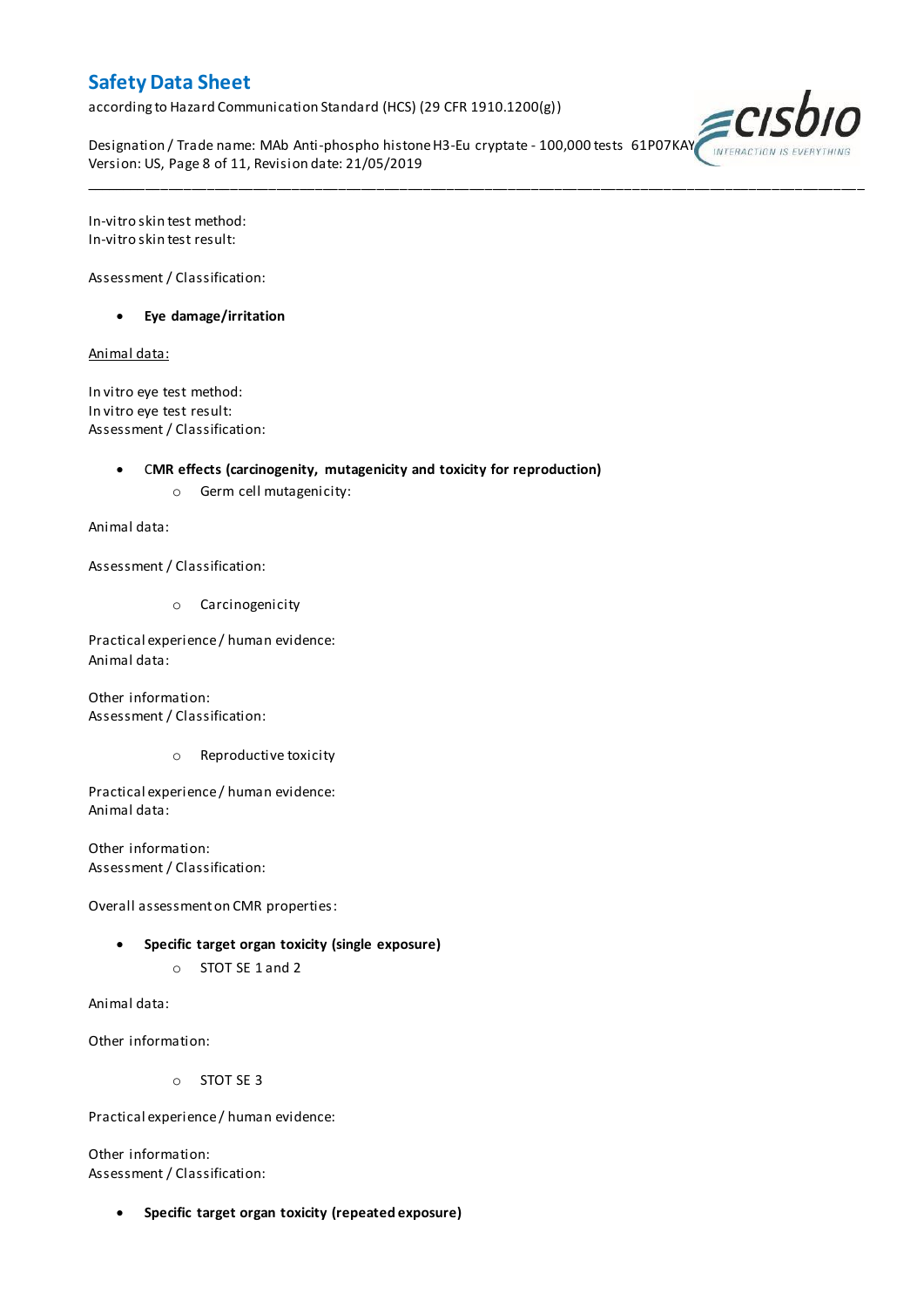according to Hazard Communication Standard (HCS) (29 CFR 1910.1200(g))

Designation / Trade name: MAb Anti-phospho histone H3-Eu cryptate - 100,000 tests 61P07KAY Version: US, Page 9 of 11, Revision date: 21/05/2019



Practical experience / human evidence: Animal data:

Assessment / Classification: Other information

**Aspiration hazard**

Practical experience / human evidence: Experimental data: viscosity data: see SECTION 9. Assessment / Classification: Remark:

11.1.1 Mixtures No toxicological information is available for the mixture itself

# **Section 12 : Ecological information**

In case that test data regarding one endpoint/differentiation exist for the mixture itself, the classification is carried out according to the substance criteria (excluding biodegradation and bioaccumulation). If no test data exist, the criteria for mixture classification has to be used (calculation method) in this case the toxicological data of the ingredients are shown.

\_\_\_\_\_\_\_\_\_\_\_\_\_\_\_\_\_\_\_\_\_\_\_\_\_\_\_\_\_\_\_\_\_\_\_\_\_\_\_\_\_\_\_\_\_\_\_\_\_\_\_\_\_\_\_\_\_\_\_\_\_\_\_\_\_\_\_\_\_\_\_\_\_\_\_\_\_\_\_\_\_\_\_\_\_\_\_\_\_\_\_\_\_\_\_\_\_\_\_\_\_

# *12.1 Aquatic toxicity:*

Acute (short-term) fish toxicity

Chronic (long-term) fish toxicity

Acute (short-term) toxicity to crustacea

Chronic (long-term) toxicity to crustacea

Acute (short-term) toxicity to algae and cyanobacteria

Toxicity to microorganisms and other aquatic plants / organisms

Assessment / Classification:

*12.2 Persistence and degradability* Biodegradation:

Abiotic Degradation:

Assessment / Classification:

*12.3 Bioaccumulative potential* Bioconcentration factor (BCF):

*12.4 Mobility in soil*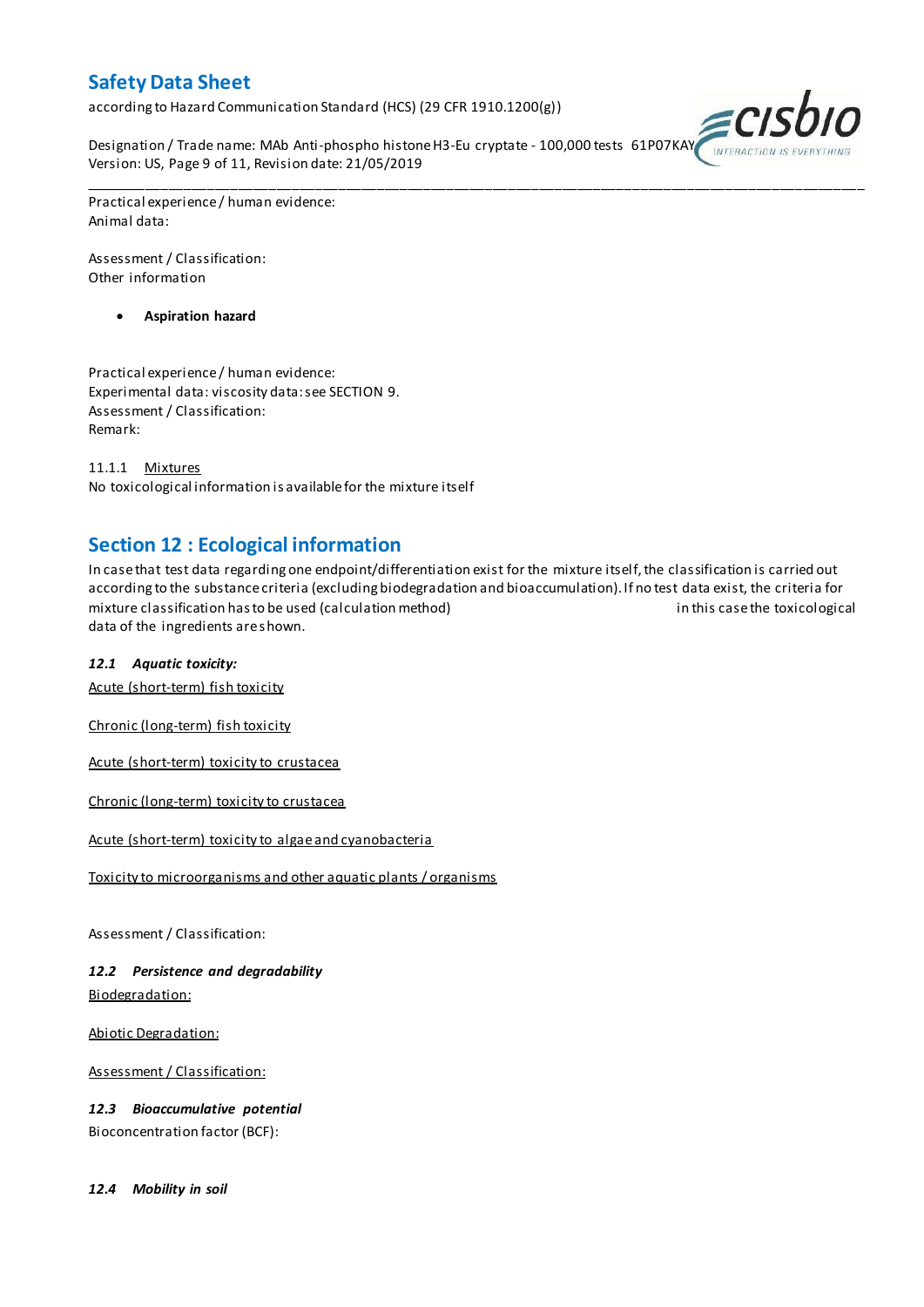according to Hazard Communication Standard (HCS) (29 CFR 1910.1200(g))

Designation / Trade name: MAb Anti-phospho histone H3-Eu cryptate - 100,000 tests 61P07KAY Version: US, Page 10 of 11, Revision date: 21/05/2019

\_\_\_\_\_\_\_\_\_\_\_\_\_\_\_\_\_\_\_\_\_\_\_\_\_\_\_\_\_\_\_\_\_\_\_\_\_\_\_\_\_\_\_\_\_\_\_\_\_\_\_\_\_\_\_\_\_\_\_\_\_\_\_\_\_\_\_\_\_\_\_\_\_\_\_\_\_\_\_\_\_\_\_\_\_\_\_\_\_\_\_\_\_\_\_\_\_\_\_\_\_



#### *12.5 Results of PBT and vPvB assessment*

# *12.6 Other adverse effects:*

Additional ecotoxicological information:

# **Section 13 : Disposal considerations**

### *13.1 Waste treatment methods*

Waste treatment options: Dispose of waste according to applicable legislation. ;

Other disposal recommendations: Additional information:

# **Section 14 : Transport information**

#### ADR/RID/AND/IMDG/IATA

| UN No.                     |  |
|----------------------------|--|
| UN Proper shipping name    |  |
| Transport hazard class(es) |  |
| Hazard label(s)            |  |
|                            |  |
| Packing group              |  |

#### *Transport in bulk according to Annex II of MARPOL 73/78 and the IBC Code*

| Land transport (ADR/RID)                                             |                                                  |
|----------------------------------------------------------------------|--------------------------------------------------|
| Classification code ADR:                                             | Special Provisions for ADR/RID:                  |
| Limited quantities for ADR/RID:                                      | Excepted Quantities for ADR/RID:                 |
| Packing Instructions for ADR/RID:                                    |                                                  |
| Special packing provisions for ADR/RID:                              |                                                  |
| Mixed packing provisions:                                            | Portable tanks and bulk containers Instructions: |
| Portable tanks and bulk containers Special Provisions:               |                                                  |
| <b>ADR Tank Code:</b>                                                | ADR Tank special provisions:                     |
| Vehicle for tank carriage:                                           | Special provisions for carriage Packages:        |
| Special provisions for carriage Bulk:                                |                                                  |
| Special provisions for carriage for loading, unloading and handling: |                                                  |
| Special Provisions for carriage Operation:                           |                                                  |
| Hazard identification No:                                            | Transport category (Tunnel restriction code):    |
| <b>Sea transport (IMDG)</b>                                          |                                                  |
| Marine Pollutant:                                                    | Subsidiary risk(s) for IMDG:                     |
| Packing provisions for IMDG:                                         | Limited quantities for IMDG:                     |
| Packing instructions for IMDG:                                       | <b>IBC Instructions:</b>                         |
| <b>IBC Provisions:</b>                                               | <b>IMO</b> tank instructions:                    |
| UN tank instructions:                                                | Tanks and bulk Provisions:                       |
| EmS:                                                                 | Stowage and segregation for IMDG:                |
| Properties and observations:                                         |                                                  |
| <b>Inland waterway transport (ADN)</b>                               |                                                  |
| Classification Code ADN:                                             | Special Provisions ADN:                          |